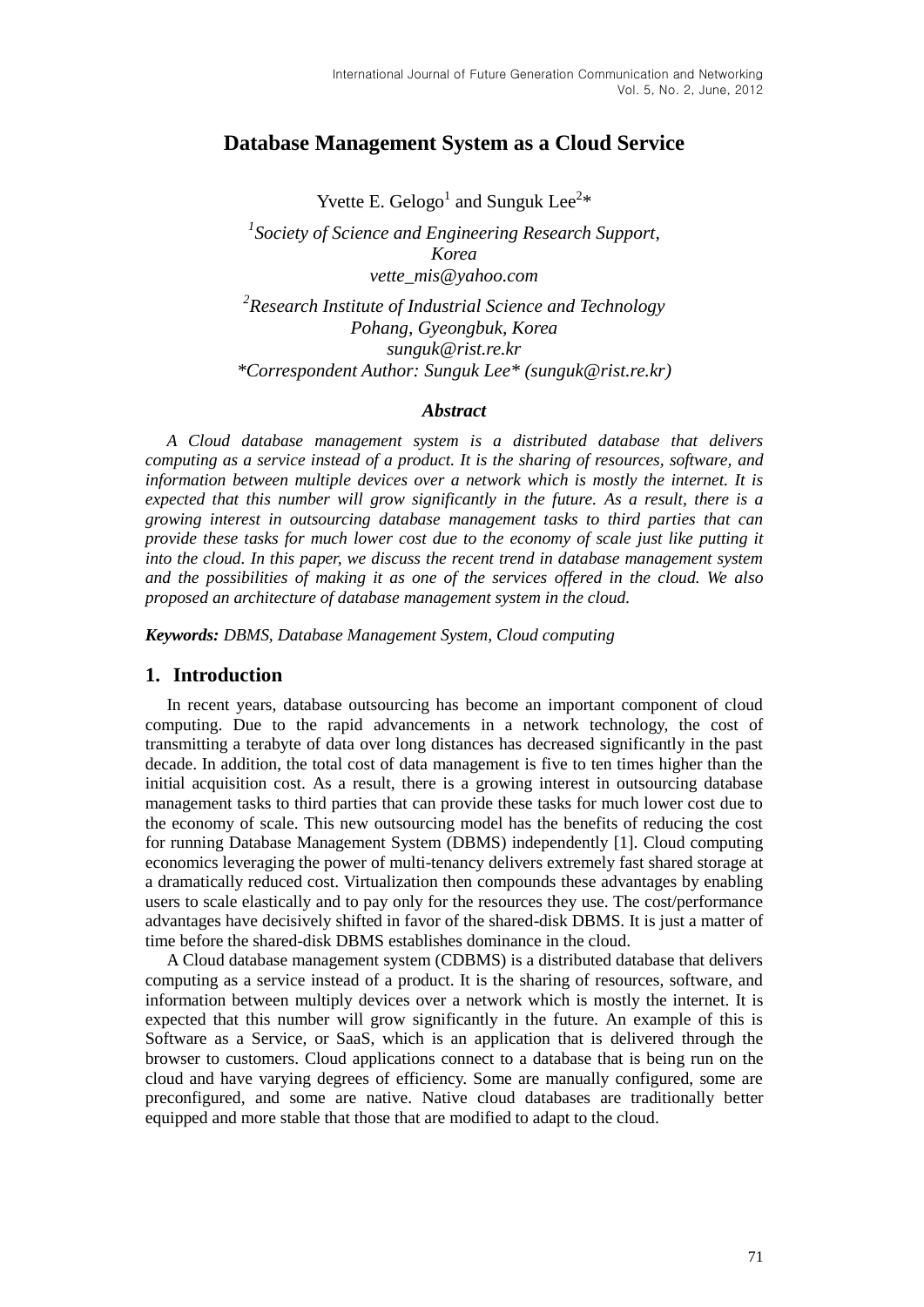# **2. Background**

### **2.1 Database Management System (DBMS)**

A database management system (DBMS) is a software package with computer programs that control the creation, maintenance, and use of a database. It allows organizations to conveniently develop databases for various applications by database administrators (DBAs) and other specialists. A database is an integrated collection of data records, files, and other objects. A DBMS allows different user application programs to concurrently access the same database. DBMSs may use a variety of database models, such as the relational model or object model, to conveniently describe and support applications. It typically supports query languages, which are in fact high-level programming languages, dedicated database languages that considerably simplify writing database application programs.

### **2.2 Cloud Characteristics**

One of the oft-cited advantages of cloud computing is its elasticity in the face of changing conditions. For example, during seasonal or unexpected spikes in demand for a product retailed by an e-commerce company, or during an exponential growth phase for a social networking Website, additional computational resources can be allocated on the fly to handle the increased demand in mere minutes (instead of the many days it can take to procure the space and capital equipment needed to expand the computational resources inhouse). Similarly, in this environment, one only pays for what one needs, so increased resources can be obtained to handle spikes in load and then released once the spike has subsided. However, getting additional computational resources is not as simple as a magic upgrade to a bigger, more powerful machine on the fly; rather, the additional resources are typically obtained by allocating additional server instances to a task [3]. Having DBMS in the cloud will give advantage in fast and elastic computing.

## **3. DBMS as a Cloud Service**

Most DBMS or database management systems are simply software packages that users can acquire to create, maintain or use a database. However, since the introduction of cloud computing, DBMS has morphed into an entirely new type of service with its own unique benefits and task specific advantages. For one thing, any type of cloud service model will have to employ a dedicated cloud DBMS in order to truly provide customers with excellent access to data and databases. Traditional DBMS's are simply not set up or equipped to deal with the demands of cloud computing. And of course, if DBMS was deployed as a service as part of a larger package provided, it would likely be much more efficient in its duties and therefore cheaper in the long run.

The concept of the DBMS has been around since the beginning of commercial computing; such as the navigational DBMS of the1960's. Database management systems are one of the oldest integral components of computing, essentially making it possible to scan, retrieve and organize data on hard drives and networks. All DBMS, despite whether traditional or cloud-based, are essentially communicators that function as middlemen between the operating system and the database.

How is a cloud DBMS different a traditional one? For one thing, cloud-based DBMS are extremely scalable. They are able to handle volumes of data and processes that would exhaust a typical DBMS. Despite their scalability however, cloud DBMS are still somewhat lacking in their ability to scale up to extremely large processes; this is expected to be remedied in the coming months and years however. Currently, the use of cloud DBMS's are principally used in the testing and development of new cloud applications and processes. But while a stand-alone DBMS can be used on a cloud infrastructure;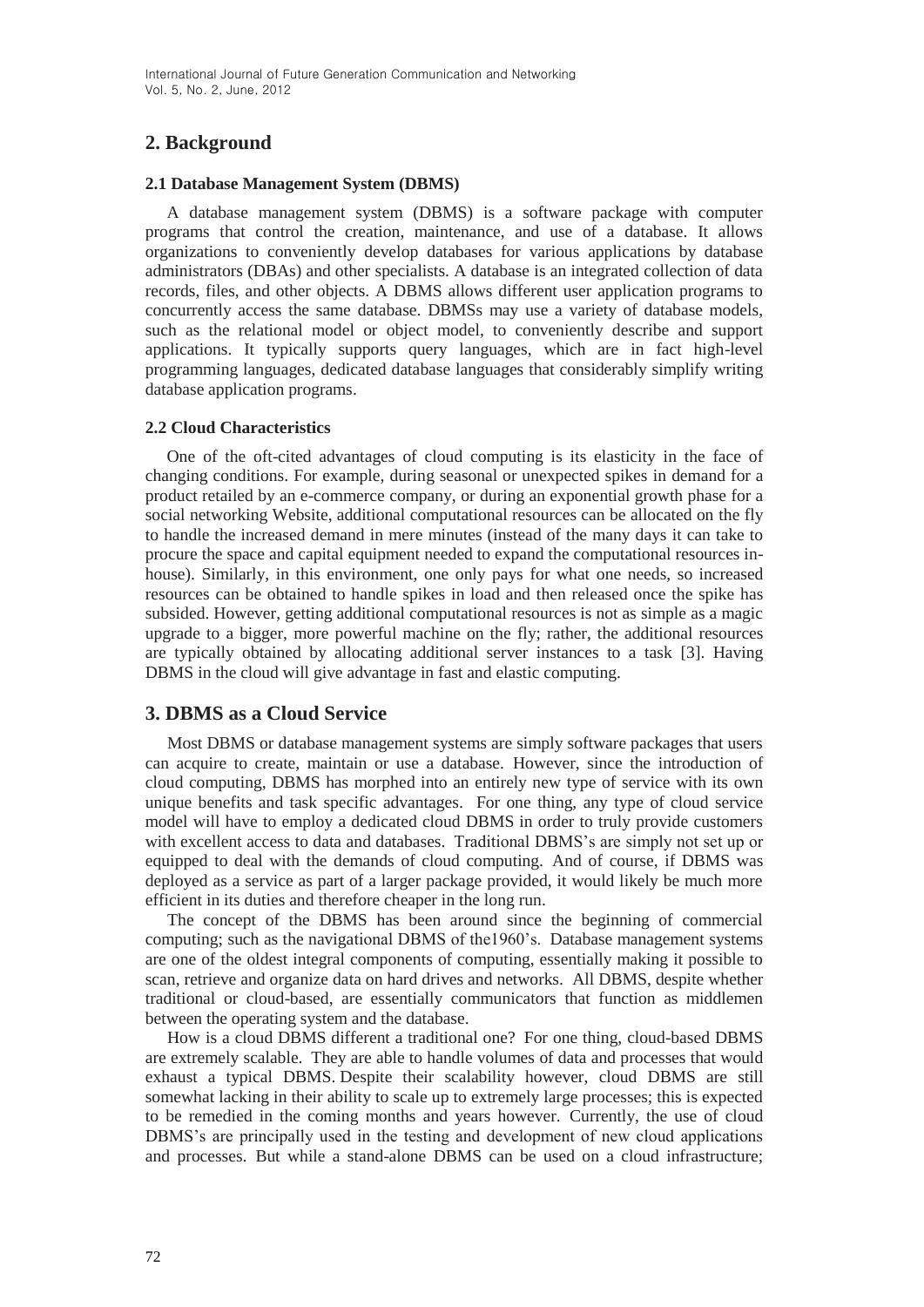most are not designed to take full advantage of cloud resources. DBMS as a cloud service-type models seek to capitalize on the disparity between antiquated DBMS models and their lack of full cloud functionality.

Cloud DBMS may utilize all of these components or may have devised new strategies that combine one or more elements (like combining data structures and the data query language, for example). Many organizations are exploring the option of utilizing preexisting modeling languages as a basis for expansion in a cloud model. This strategy ultimately saves on the time spent developing cloud DBMS's as well as enhances their overall effectiveness, since traditional modeling languages are more than adequate for handling data.

Despite the benefits offered by cloud-based DBMS, many people still have apprehensions about them. This is most likely due to the various security issues that have yet to be dealt with. These security issues stem from the fact that cloud DBMS are hard to monitor since they often span across multiple hardware stacks and/or servers. Security becomes a serious issue with cloud DBMS when there's multiple Virtual Machines (which might be accessing databases via any number of applications) that might be able to access a database without being noticed or setting off any alerts. In this type of situation a malicious person could potentially access pertinent data or cause serious harm to the integral structure of a database, putting the entire system in jeopardy.

There is however a proposed method for dealing with these types of incongruence. An obvious solution is the deployment of an autonomous network agent, which rigorously monitor and defends all activities related to database access. The limitation of this method however, is that a network agent may be unable to handle extremely large and dense volumes of activity / traffic.

Arguably, the best solution for dealing with security issues is to employ continuous database auditing. This involves setting up a system that meticulously records, analyze and report on all activities regarding database access, especially suspicious database access. All information regarding these activities is logged and stored in an extremely remote and secure location with alerts being sent out to cloud management (or including any other individuals they might have designated to receive this information) in the event of a breach. This will provide those in charge of security with the information necessary to determine who is responsible, where they are located as well as the specifics of their machine / hardware.

While deployment of a dedicated and thorough cloud DBMS hasn't occurred yet, it is certainly under development. The emergence of a comprehensive solution for all cloud service models regarding database management will open the door to a new era of cloud computing.

Many of these cloud databases are designed to run on a cluster of hundreds to thousands of nodes, and are capable of serving data ranging from hundreds of terabytes to petabytes. Compared with traditional relational database servers, such cloud databases may offer less querying capability and often weaker consistency guarantees, but scale much better by providing built-in support on availability, elasticity, and load balancing.

On the other hand, data management tools are an important part of relational and analytical data management business since business analysts are often not technically advanced and do not feel comfortable interfacing with low-level database software directly. These tools typically interface with the database using ODBC or JDBC, so database software that want to work these products must accept SQL queries. Therefore, a novel technology to combine DBMS capability with Cloud scale scalability is highly desirable.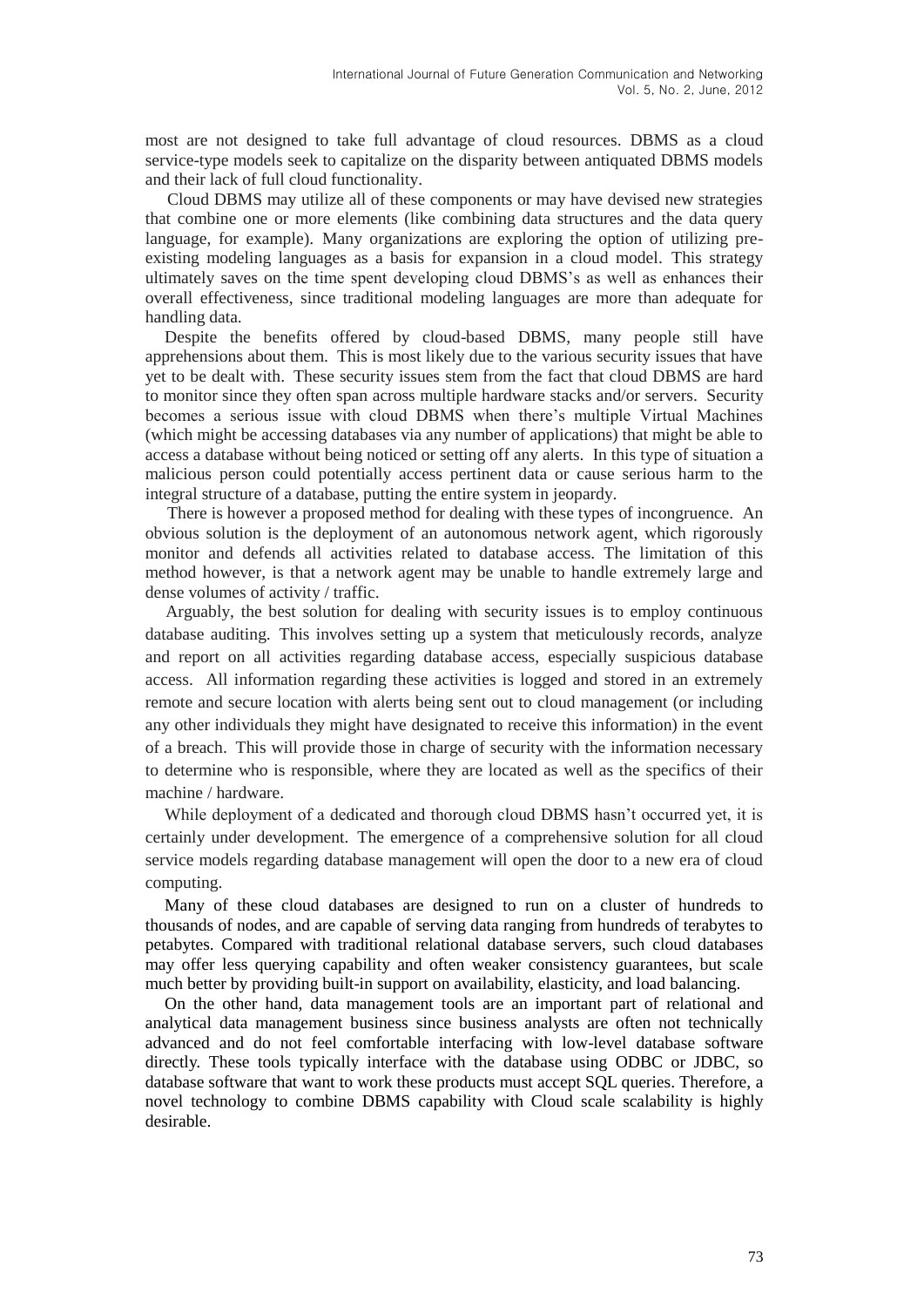## **4. Why DBMS in Cloud?**

Database Management Systems as a cloud service are engineered to run as a scalable, elastic service available on a cloud infrastructure. These DBMS are available only as a cloud offering and are not necessarily relational. For example, Microsoft's SQL Azure is fully relational DBMS, while Microsoft's SQL services, Amazon's simpleDB and Google's Big Table are not relational and have different persistence models. Cloud-based DBMS services are provided in a multi-tenancy environment with elastic resources allocation, for use in simple to complex transactions. DBMS as a cloud service excludes those DBMS that will run on the cloud infrastructure, but are not purpose-built as a cloud service. Most of the currently available DBMS engines will run on cloud infrastructure, but are not specifically engineered to take advantage of the cloud. This differentiation is the reason for the change in name from "DBMS in the Cloud" to "DBMS as a cloud Service"; running on cloud infrastructure does not define a DBMS as a cloud service [2].

All currently available cloud DBMS are relatively new. SQL azure, the only fully relational DBMS available, began full production at the beginning of 2012 and still has some size limitations; Microsoft plans to reduce, and eventually lift, these restrictions.

Today, DBMS as a cloud service are used primarily for development and testing of applications- where database sizes are small and issues of security and collocation with multiple users are not concern. One big advantages of cloud DBMS is their elasticity: the more you use, the more you pay; the less you use, the less you pay [2].

Initially, cloud DBMSs will have an impact for vendors desiring a less expensive platform for development. As cloud infrastructure with DBMSs gains maturity especially in scalability, reliability and security, cloud implementations used for short-term projects such as small departmental applications and rapid development platforms will show marked cost reductions compared with implementations within the IT department. This advantages reinforced by the ability to set up a cloud DBMS environment without the use of expensive IT personnel. The speed of setup will be a primary driver to rapid deployment of systems without the usual requirements and planning necessary for IT projects within the IT department. This will also reduce the necessity for IT to respond to short notice and short duration projects, reducing overall costs in IT. Data management applications are potential candidates for deployment in the cloud. This is because an on premises enterprise database system typically comes with a large, sometimes prohibitive up-front cost, both in hardware and in software. For many companies (especially for startups and medium-sized businesses), the pay as- you-go cloud computing model, along with having someone else worrying about maintaining the hardware, is very attractive. Due to the ever-increasing need for more analysis over more data in today's corporate world, along with an architectural match in currently available deployment options, we conclude that read-mostly analytical data management applications are better suited for deployment in the cloud than transactional data management applications. We thus outline a research agenda for large scale data analysis in the cloud, showing why currently available systems are not ideally-suited for cloud deployment, and arguing that there is a need for a newly designed DBMS, architected specifically for cloud computing platforms [3].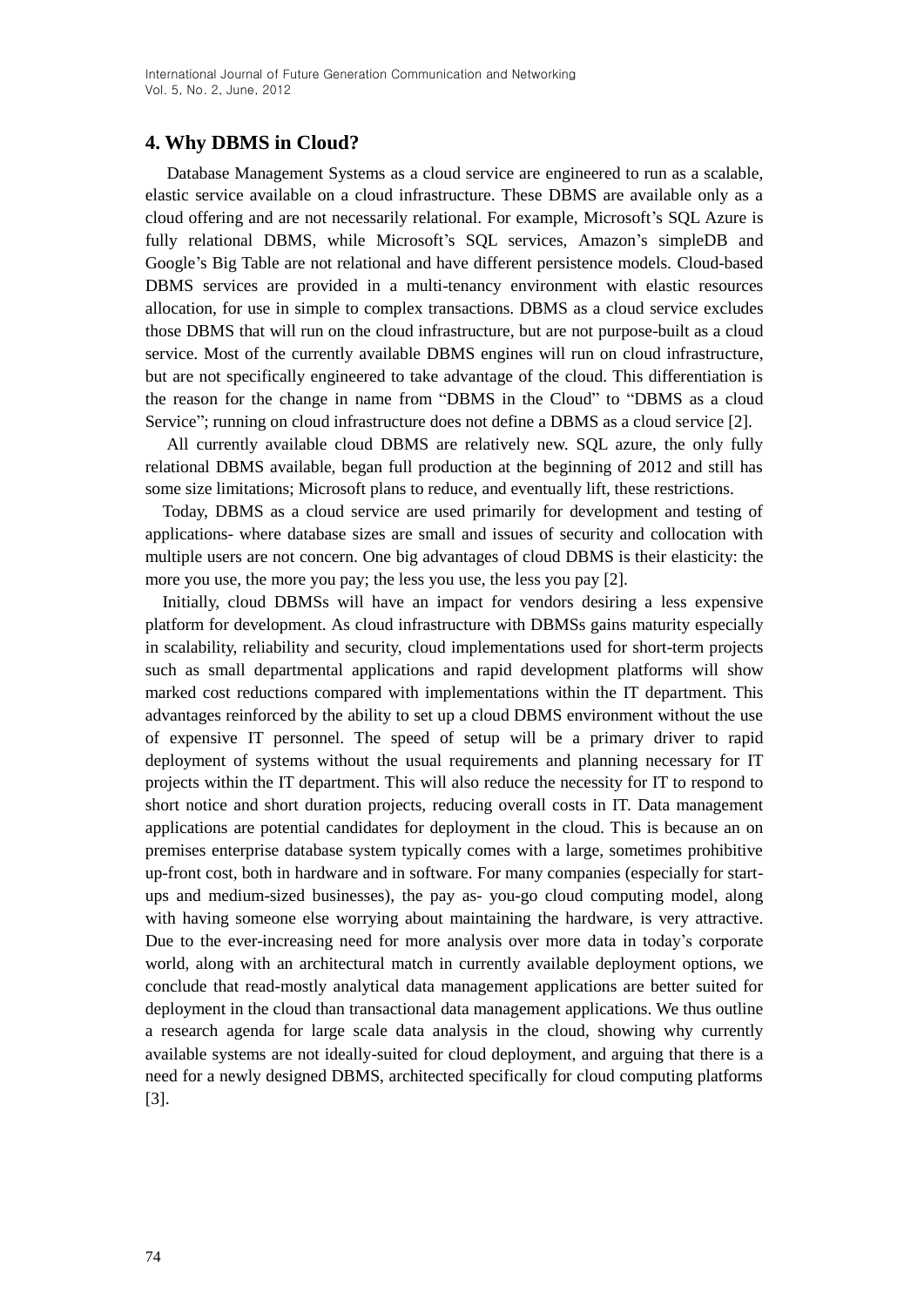

# **5. DBMS in Cloud Architecture**

**Figure 1. DBMS in the Cloud Architecture**

Above is a proposed DBMS in Cloud Architecture, first layer is the storage, followed by databases and the upper layer is application layer. In terms of performance, it provides efficient data access with a better distribution of values for some data. Stores frequently used SQL statements in memory, avoiding the need for time-consuming recompilation at run-time. Produces a detailed report on each step used for data access, allowing you to accurately implement performance enhancements. Data is encrypted when stored or backed up, without any need for programming to encrypt and decrypt.

# **6. Conclusion**

Database Management Systems as a cloud service are engineered to run as a scalable, elastic service available on a cloud infrastructure. Cloud DBMSs will have an impact for vendors desiring a less expensive platform for development. In this paper, we presented the idea of DBMS in the cloud, the possibilities to be offered as one of the services offered by promising capability of cloud computing, that is to be a DBMS as a Service. In this paper we proposed an architecture of DBMS in the cloud.

## **References**

- [1] Buyya R, Broberg J and Goscinski A, "Cloud computing Principles and Paradigms", A Jon Wiley & Sons, Inc. Publication, **(2011).**
- [2] Feinberg D, "DBMS as a Cloud Service", **(2010)**, Gartner, Inc. and/or its Affiliates.
- [3] Abadi D, "Data Management in the Cloud: Limitations and Opportunities", Bulletin of the IEEE Computer Society Technical Committee on Data Engineering, **(2009).**
- [4] Kellogg D, "DBMS in the Cloud: Amazon SimpleDB", http://kellblog.com/2007/12/18/dbms-in-thecloud-amazon-simpledb/.